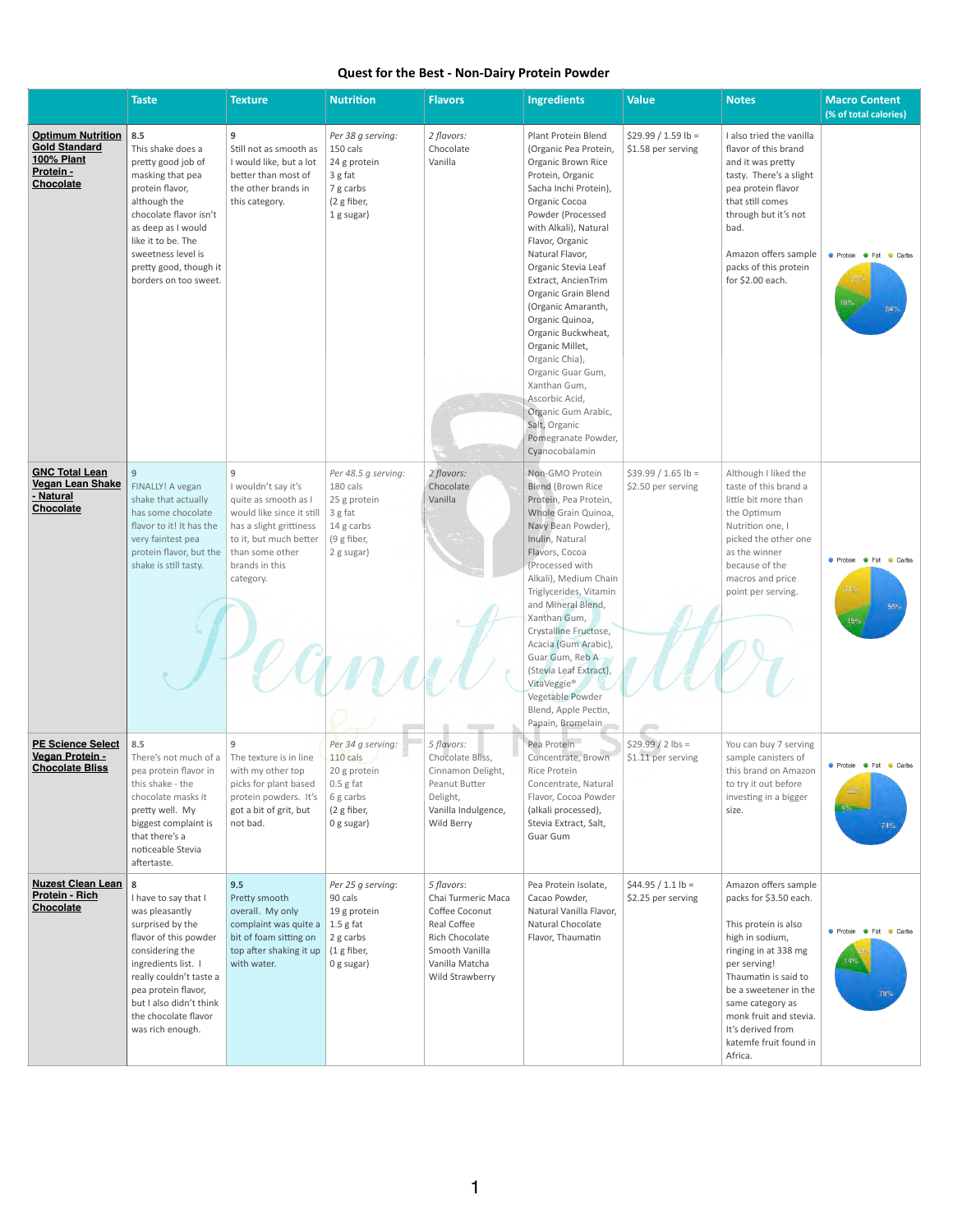|                                                                                                                   | <b>Taste</b>                                                                                                                                                                                                                                                                                                                     | <b>Texture</b>                                                                                                                                                                                                                                                          | <b>Nutrition</b>                                                                                                           | <b>Flavors</b>                                                                                                                                          | <b>Ingredients</b>                                                                                                                                                                                                                                                                                                                                                                                                                                                                                               | <b>Value</b>                                     | <b>Notes</b>                                                                                                                                                                                                                               | <b>Macro Content</b><br>(% of total calories)     |
|-------------------------------------------------------------------------------------------------------------------|----------------------------------------------------------------------------------------------------------------------------------------------------------------------------------------------------------------------------------------------------------------------------------------------------------------------------------|-------------------------------------------------------------------------------------------------------------------------------------------------------------------------------------------------------------------------------------------------------------------------|----------------------------------------------------------------------------------------------------------------------------|---------------------------------------------------------------------------------------------------------------------------------------------------------|------------------------------------------------------------------------------------------------------------------------------------------------------------------------------------------------------------------------------------------------------------------------------------------------------------------------------------------------------------------------------------------------------------------------------------------------------------------------------------------------------------------|--------------------------------------------------|--------------------------------------------------------------------------------------------------------------------------------------------------------------------------------------------------------------------------------------------|---------------------------------------------------|
| <b>Tone It Up Organic</b><br><b>Plant Based</b><br>Protein - Vanilla                                              | $7.5$<br>The vanilla flavor<br>really comes through<br>in this shake, helped<br>along by a good<br>amount of sweetness.<br>There is a little bit of<br>a cardboard-y<br>aftertaste though.                                                                                                                                       | 9<br>Smoother than a lot<br>of plant based<br>shakes, though there<br>is still some grittiness<br>to it.                                                                                                                                                                | Per 32 g serving:<br>90 cals<br>15 g protein<br>2 g fat<br>4 g carbs<br>(1 g fiber,<br>0 g sugar)                          | 2 flavors:<br>Chocolate<br>Vanilla                                                                                                                      | Organic Protein Blend<br>(Organic Pea Protein<br>Isolate, Organic<br>Pumpkin Seed<br>Protein), Natural<br>Flavors, Organic<br>Natural Flavors,<br>Organic Guar Gum,<br>Organic Monk Fruit<br>Extract, Sea Salt                                                                                                                                                                                                                                                                                                   | \$32.99 / 11.36 oz tub<br>$=$ \$2.20 per serving | You can also find this<br>brand at Target.                                                                                                                                                                                                 | <b>O</b> Protein <b>O</b> Fat Carbs<br>19%<br>64% |
| <b>Orgain Organic</b><br><b>Plant Based</b><br><b>Protein Powder -</b><br><b>Creamy Chocolate</b><br><b>Fudge</b> | $\overline{7}$<br>I was pretty excited to<br>taste this since it<br>smelled so chocolatev<br>in the tubbut then I<br>was hit immediately<br>with a cardboard<br>taste when I drank it.<br>There's still some<br>good chocolate flavor<br>and the right amount<br>of sweet, but it's hard<br>to get past that<br>cardboard taste. | 8.5<br>Not terribly gritty.                                                                                                                                                                                                                                             | Per 46 g serving:<br>150 cals<br>21 g protein<br>4 g fat<br>15 g carbs<br>(7 g fiber,<br>0 g sugar,<br>5 g erythritol)     | 5 flavors:<br><b>Chocolate Peanut</b><br>Butter,<br>Cookies and Cream,<br>Creamy Chocolate<br>Fudge,<br>Peanut Butter,<br>Vanilla Bean                  | Orgain Organic Protein<br>Blend (Organic Pea<br>Protein, Organic Brown<br>Rice Protein, Organic<br>Chia Seed), Orgain<br>Organic Creamer Base<br>(Organic Acacia Gum,<br>Organic High Oleic<br>Sunflower Oil, Organic<br>Inulin, Organic Rice<br>Dextrins, Organic Rice<br>Bran Extract, Organic<br>Rosemary Extract),<br>Organic Erythritol,<br>Organic Natural Flavors,<br>Organic Alkalized Cocoa,<br>Natural Flavor, Sea Salt,<br>Organic Acacia Gum,<br>Organic Guar Gum,<br>Organic Stevia, Xanthan<br>Gum | $$26.99 / 2.03$ lb tub =<br>\$1.35 per serving   | I probably wouldn't<br>buy this one againif<br>it tasted awesome, I<br>might be able to get<br>past the macros and<br>the sugar alcohol in<br>there. That said, I did<br>drink the entire tub.                                             | ● Protein ● Fat<br>Carbs<br>38%<br>47%<br>20%     |
| <b>HPN Pro Zero</b><br><b>Organic Plant</b><br>Protein -<br><b>Chocolate</b><br><b>Frosting</b>                   | $\overline{7}$<br>This one tastes better<br>than most of the<br>other vegan powders.<br>However, it hits you<br>immediately with a<br>sweet shock, but then<br>you really don't get<br>much chocolate<br>flavor at all. I can still<br>detect the pea<br>protein taste too.                                                      | 8.5<br>This one is not as<br>thick as others and<br>it's not as gritty<br>either. I think those<br>are both good things<br>in this product<br>category.                                                                                                                 | Per 30.3 g serving:<br>100 cals<br>20 g protein<br>3 g fat<br>2 g carbs<br>(1 g fiber,<br>0 g sugar)                       | 6 flavors:<br><b>Blueberry Scone</b><br>Chai Latte<br><b>Chocolate Frosting</b><br>Cinnamon Roll with<br>Frosting<br>Vanilla Frosting<br>Strawberry Jam | <b>Organic Brown Rice</b><br>Protein, Organic Pea<br>Protein, Natural<br>Flavors, Xanthan<br>Gum, Cacao, Lohan<br>Guo (fruit) Extract,<br>Stevia Leaf Extract,<br>Solec F, Guar Gum<br>Rice Bran                                                                                                                                                                                                                                                                                                                 | $$49.99 / 25$ servings =<br>\$2.00 per serving   | The cinnamon roll<br>flavor is pretty good -<br>it's like a cinnamon<br>cream type flavor, not<br>just straight<br>cinnamon. Chai latte<br>is good too - though<br>not as much spice as I<br>would have liked.                             | ● Protein ● Fat ● Carbs<br>23%<br>70%             |
| <b>Plant Fusion</b><br><b>Complete Plant</b><br>Protein -<br><b>Chocolate</b>                                     | 7.5<br>Again, not much<br>chocolate flavor but<br>the sweetness of this<br>powder is just right.<br>The pea protein<br>flavor is pretty muted<br>and I honestly didn't<br>mind it with this<br>brand for some<br>reason.                                                                                                         | 8.5<br>Compared to the<br>other plant protein<br>powders, this one<br>does the best with<br>the texture. There is<br>still a slight grittiness,<br>but not as bad as<br>others. It gets a bit of<br>foam when you shake<br>it up, but that goes<br>away pretty quickly. | Per 30 g serving:<br>120 cals<br>21 g protein<br>2 g fat<br>4 g carbs<br>(4 g sugar)                                       | 5 flavors:<br>Chocolate<br><b>Chocolate Raspberry</b><br>Cookies n' Cream<br>Vanilla Bean<br>Unflavored                                                 | <b>PlantFusion Amino</b><br><b>Acid Infused Protein</b><br>Blend: (Pea Protein<br>Isolate, Artichoke<br>Protein, Organic<br>Sprouted Amaranth<br>Powder and Organic<br>Sprouted Quinoa<br>Powder), PlantFusion<br>Proprietary Enzyme<br>Blend: Bromelain and<br>Alpha Galactosidase<br>with other naturally<br>occurring enzymes.<br>Other Ingredients:<br>Fructose, Natural<br>Vanilla Flavor, Stevia,<br>Silica and Guar Gum                                                                                   | $$34.99 / 2 lb =$<br>\$1.17 per serving          | This brand is a great<br>option for a plant<br>protein and if you<br>wanted to add more<br>chocolate flavor, you<br>could just shake it up<br>with some dutch<br>cocoa powder. Plus,<br>the macros are on<br>point for a plant<br>protein. | ● Protein ● Fat ● Carbs<br>15%<br>71%             |
| Jay Robb's Egg<br><b>White Protein</b><br>Powder -<br><b>Chocolate</b>                                            | 7.5<br>After drinking so<br>many pea-protein<br>based shakes, this<br>one was a nice break<br>from that distinct<br>flavor. However, the<br>chocolate flavor was<br>barely there and<br>mostly all I got was<br>an overwhelming<br>sweetness from the<br>Stevia.                                                                 | 8<br>The egg white<br>powder dissolves<br>easily into water, but<br>if you use a shaker,<br>you'll end up with a<br>mile high foam pile<br>on top of your shake.                                                                                                        | Per 33 g serving:<br>120 cals<br>24 g protein<br>0g fat<br>4 g carbs<br>(0 $g$ fiber,<br>0 g sugar,<br>2 g sugar alcohols) | 4 flavors:<br>Chocolate<br>Strawberry<br>Vanilla<br>Unflavored                                                                                          | Egg albumin, xylitol,<br>natural flavor,<br>xanthan gum, non-<br>GMO sunflower<br>lecithin, and stevia                                                                                                                                                                                                                                                                                                                                                                                                           | $$48.95 / 24$ oz bag =<br>\$2.33 per scoop       | I tried this out in<br>some hot protein<br>oatmeal and it acted<br>like you would expect<br>egg whites to act<br>they cooked.                                                                                                              | <b>O</b> Protein <b>O</b> Fat<br>Carbs<br>86%     |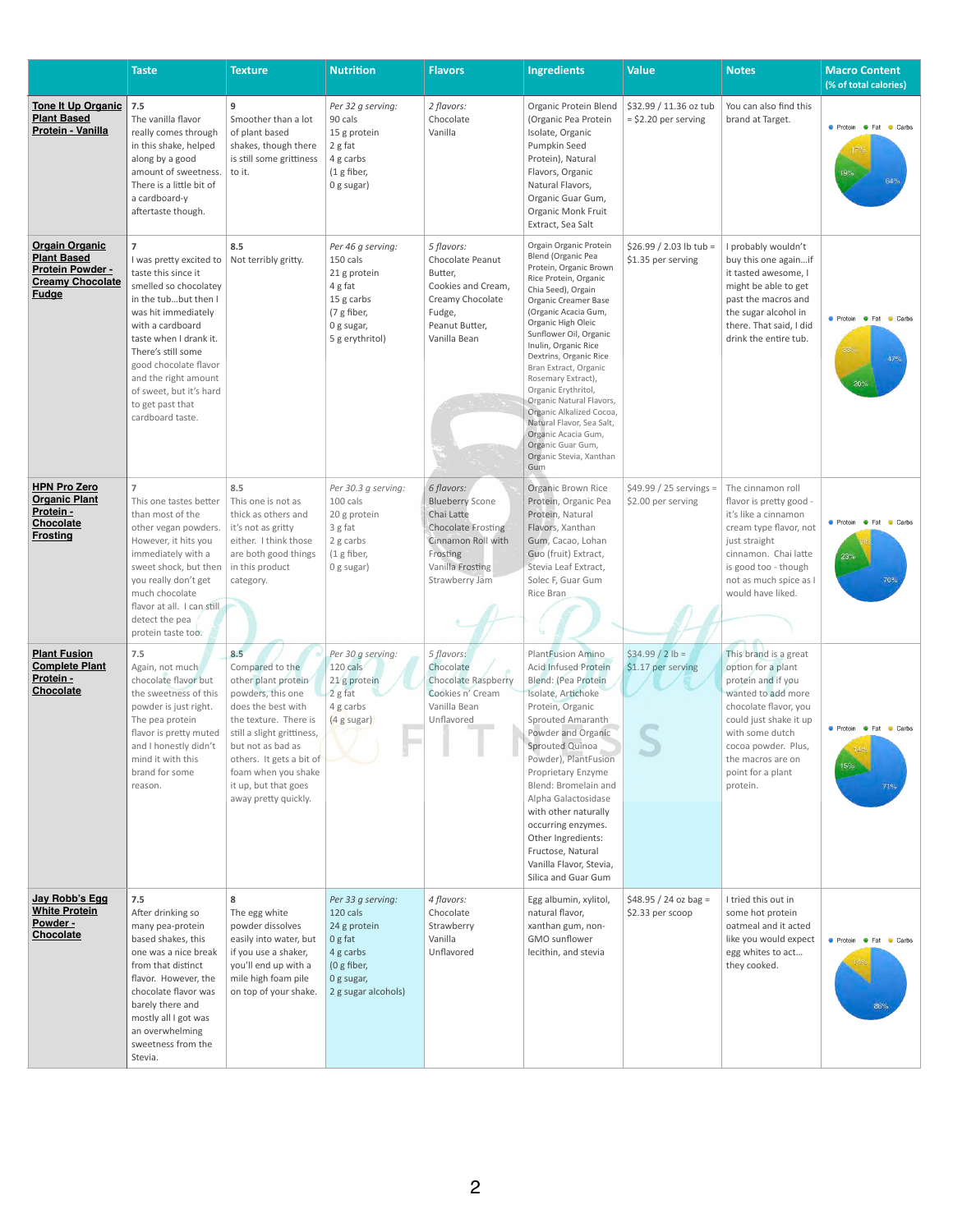|                                                                                                                    | <b>Taste</b>                                                                                                                                                                                  | <b>Texture</b>                                                                                                                       | <b>Nutrition</b>                                                                                                                   | <b>Flavors</b>                                                                                    | <b>Ingredients</b>                                                                                                                                                                                                                                                                                                                                                                                                                                                                                                                                                                                                                       | <b>Value</b>                                      | <b>Notes</b>                                                                                                                                                                                                                                                                                                                                                                                                      | <b>Macro Content</b><br>(% of total calories)                          |
|--------------------------------------------------------------------------------------------------------------------|-----------------------------------------------------------------------------------------------------------------------------------------------------------------------------------------------|--------------------------------------------------------------------------------------------------------------------------------------|------------------------------------------------------------------------------------------------------------------------------------|---------------------------------------------------------------------------------------------------|------------------------------------------------------------------------------------------------------------------------------------------------------------------------------------------------------------------------------------------------------------------------------------------------------------------------------------------------------------------------------------------------------------------------------------------------------------------------------------------------------------------------------------------------------------------------------------------------------------------------------------------|---------------------------------------------------|-------------------------------------------------------------------------------------------------------------------------------------------------------------------------------------------------------------------------------------------------------------------------------------------------------------------------------------------------------------------------------------------------------------------|------------------------------------------------------------------------|
| <b>BN Labs Vegan</b><br><b>Protein - Caramel</b><br>Latte                                                          | 6.5<br>I can tell that they're<br>going for the caramel<br>latte flavor here, but<br>it's just overpowered<br>by the pea protein<br>taste. It could also<br>afford to be slightly<br>sweeter. | 7.5<br>Not too gritty, but it<br>thickens up more<br>than I care for after<br>mixing it.                                             | Per 36 g serving:<br>143 cals<br>27 g protein<br>3 g fat<br>2 g carbs<br>(2 g fiber,<br>0 g sugar)                                 | 4 flavors:<br>Caramel Latte<br>Chocolate Fudge<br>Mixed Berry<br>Vanilla                          | Protein Blend<br>(Organic Pea Protein<br>Isolate, Organic<br>Brown Rice Protein,<br>Organic Hemp<br>Protein, Organic<br>Spirulina Powder),<br>Organic Guar Gum,<br>Natural Flavors,<br>Organic Stevia,<br>Organic Coconut<br>Cream                                                                                                                                                                                                                                                                                                                                                                                                       | $$49.99 / 30$ servings =<br>\$1.67 per serving    | Amazon offers<br>samples for \$4.50<br>each.<br>One thing that's kind<br>of weird about this<br>protein is the sodium<br>level - there's 300 mg<br>of sodium per<br>serving!                                                                                                                                                                                                                                      | ● Protein ● Fat ● Carbs<br>76%                                         |
| <b>ProMix Complete</b><br><b>Plant Based</b><br>Vegan Protein -<br><b>Raw Chocolate</b>                            | 6.5<br>Has a decent<br>chocolate flavor but<br>it's overpowered by<br>the pea protein taste.                                                                                                  | $\overline{ }$<br>Pretty gritty. A simple<br>shaker doesn't get rid<br>of all the clumps, plus<br>it gets a layer of foam<br>on top. | Per 31 g serving:<br>150 cals<br>25 g protein<br>3 g fat<br>4 g carbs<br>(3 g fiber,<br>0 g sugar)                                 | 2 flavors:<br>Chocolate<br>Vanilla                                                                | Organic Pea Protein,<br>Organic Sprouted<br>Brown Rice Protein,<br>Raw Organic Cacoa,<br>Monk Fruit                                                                                                                                                                                                                                                                                                                                                                                                                                                                                                                                      | $$21.99 / 14$ servings =<br>\$1.57 per serving    | Amazon offers sample<br>packs for \$3.99 each.                                                                                                                                                                                                                                                                                                                                                                    | ● Protein ● Fat ● Carbs                                                |
| <b>Vega Essentials</b><br><b>Shake - Chocolate</b>                                                                 | 6<br>I think the flavor of<br>this is slightly better<br>than the Vega Sport<br>shake, but there's still<br>that persistent pea<br>protein taste and<br>overall lack of<br>chocolate flavor.  | $\overline{7}$<br>Pretty similar texture<br>to Vega Sport.                                                                           | Per 34 g serving:<br>140 cals<br>20 g protein<br>4 g fat<br>6 g carbs<br>(4 g fiber<br>1 g sugar)                                  | 3 flavors:<br>Chocolate<br>Mocha<br>Vanilla                                                       | Pea Protein, Whole<br>Flaxseed (Micro Milled)<br>Organic Acacia Gum<br>(Naturally Occurring<br>Fiber), Hemp Protein,<br>Broccoli, Fruit &<br>Vegetable Blend<br>(Quinoa, Acerola Cherry,<br>Carrot, Sunflower Seed<br>Oil, Spinach, Broccoli,<br>Beet, Tomato, Apple,<br>Cranberry, Orange,<br>Blueberry, Strawberry,<br>Mushroom), Inulin<br>(from Chicory Root),<br>Kale, Marine Algae<br>Calcium, Spirulina,<br>Bromelain (from<br>Pineapple). Contains 2<br>percent or less of:<br>Natural Chocolate<br>Flavor, Natural Vanilla<br>Flavor, Natural Almond<br>Flavor, Sea Salt, Stevia<br>Extract, Monk Fruit<br>Extract, Xanthan Gum | $$35.14 / 1 lb$ tub =<br>\$1.95 per serving       | Vega adds lots of<br>extra fruit and<br>vegetable extracts,<br>which makes their<br>ingredients list a mile<br>long.                                                                                                                                                                                                                                                                                              | <b>Contact Protein Contact Protein</b><br>Carbs<br>57%<br>$26^{\circ}$ |
| <b>OLLY Protein +</b><br><b>Slim Boost</b><br><b>Protein Powder -</b><br><b>Salted Caramel</b><br><b>Chocolate</b> | There's a hint of<br>sweetness as well as<br>chocolate and<br>caramel flavor in<br>there, but mostly it<br>tastes like cardboard.                                                             | 8.5<br>A little bit gritty as it<br>hits the back of your<br>throat but not bad.                                                     | Per 40 g serving:<br>150 cals<br>18 g protein<br>3 g fat<br>14 g carbs<br>(5 g fiber<br>5 g sugar,<br>includes 5 g added<br>sugar) | 4 flavors:<br>Peanut Butter,<br>Pure Chocolate,<br>Salted Caramel<br>Chocolate,<br>Velvet Vanilla | Protein Blend (Pea<br>Protein, Golden<br>Chlorella, Flax Seed),<br>Sweetening Blend [Cane<br>Sugar, Coconut Juice<br>Powder, Stevian],<br>Prebiotic Fiber (From<br>Cassava Root), Cocoa<br>Powder, Natural Flavors,<br>Salt, Blood Orange<br>Extract, Guar Gum,<br>Apple Fiber, Fruit and<br>Vegetable Nutrient<br>Extract Blend [Spinach,<br>cherry, Carrot, Broccoli,<br>Beet, Tomato, Apple,<br>Cranberry, Orange,<br>Blueberry, Strawberry,<br>Mushroom].                                                                                                                                                                            | \$33.99 / 1lb 5.2oz tub<br>$=$ \$2.27 per serving | There is a whole line<br>of different types of<br>protein powder, like<br>Slim Boost, Protein<br>Smoothies, Probiotic<br>Protein Shakes, etc<br>You can also find at<br>Target. I believe that<br>Slim Boost is being<br>replaced by a line of<br>plain Plant Powered<br>Protein, which has a<br>similar ingredients list<br>but without all the<br>extracts and fiber<br>(read: fewer carbs,<br>fewer calories). | ● Protein ● Fat<br>Carbs<br>36%<br>46%<br>17%                          |
| <b>LyfeFuel Clean &amp;</b><br><b>Lean Recovery</b><br><b>Shake - Chocolate</b>                                    | 5<br>There might be a hint<br>of chocolate flavor in<br>there, but mostly it<br>tastes like cardboard.                                                                                        | 8.5<br>A little bit gritty but<br>not bad.                                                                                           | Per 37 g serving:<br>140 cals<br>25 g protein<br>3 g fat<br>6 g carbs<br>(2 g fiber,<br>2 g sugar,<br>includes 2 g added<br>sugar) | 2 flavors:<br>Chocolate<br>Vanilla Chai                                                           | Pea protein isolate,<br>brown rice protein,<br>quinoa, natural<br>cocoa, coconut sugar,<br>pea starch, natural<br>flavors, Creamer (high<br>oleic sunflower oil,<br>acacia gum, brown<br>rice syrup, natural<br>flavors, sunflower<br>lecithin, silicon<br>dioxide, D alpha<br>tocopherols), stevia,<br>magnesium citrate,<br>xantham gum, luo<br>han go                                                                                                                                                                                                                                                                                 | $$29.95 / 1 lb$ bag =<br>\$2.14 per serving       |                                                                                                                                                                                                                                                                                                                                                                                                                   | ● Protein ● Fat ● Carbs<br>18%<br>66%                                  |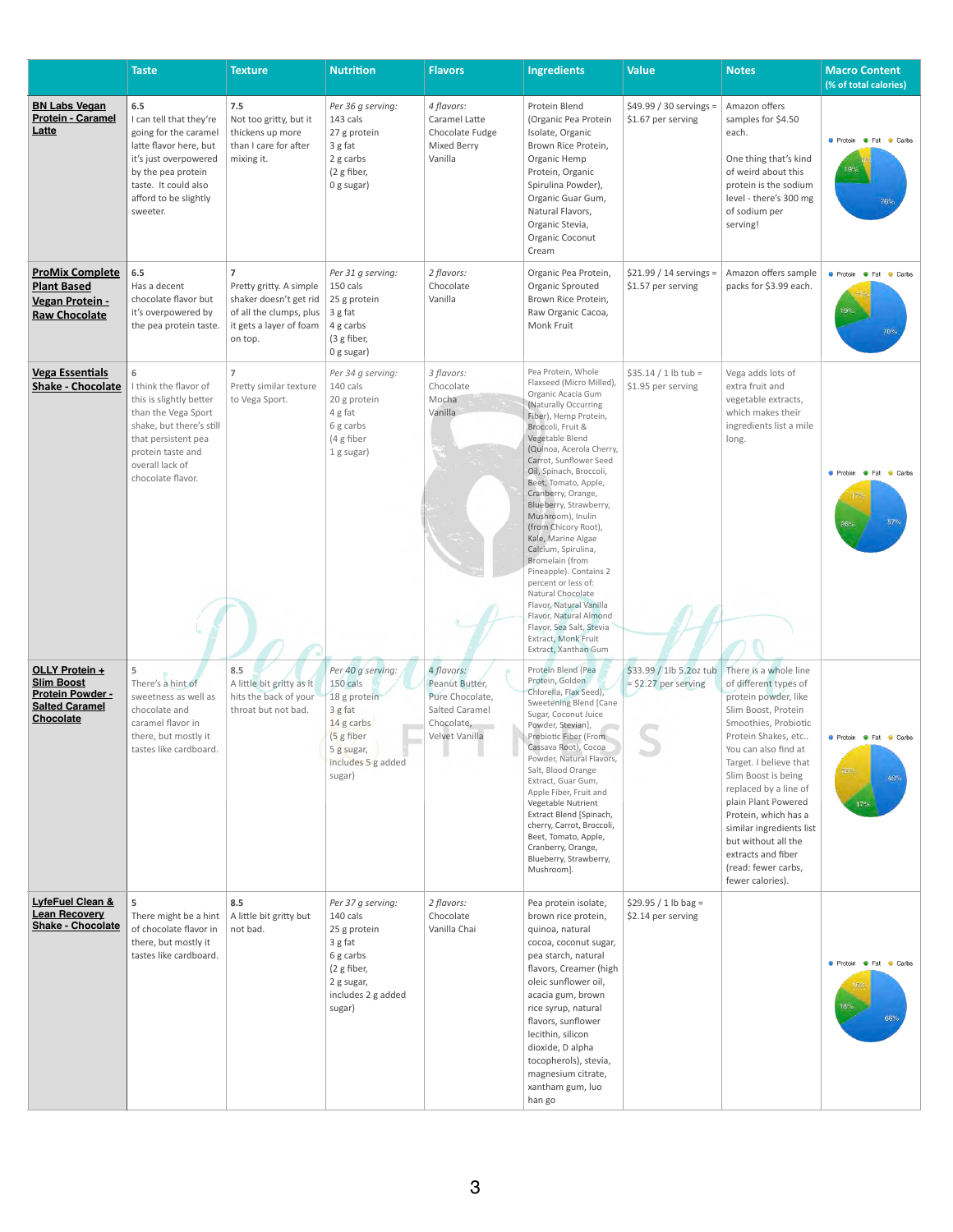|                                                                                                                 | <b>Taste</b>                                                                                                                                                                                   | <b>Texture</b>                                                                                                        | <b>Nutrition</b>                                                                                      | <b>Flavors</b>                                                                                                  | <b>Ingredients</b>                                                                                                                                                                                                                                                                                                                                                                                                                                                                                                                   | <b>Value</b>                                   | <b>Notes</b>                                                                                                                                                                                                                                                                                                    | <b>Macro Content</b><br>(% of total calories)  |
|-----------------------------------------------------------------------------------------------------------------|------------------------------------------------------------------------------------------------------------------------------------------------------------------------------------------------|-----------------------------------------------------------------------------------------------------------------------|-------------------------------------------------------------------------------------------------------|-----------------------------------------------------------------------------------------------------------------|--------------------------------------------------------------------------------------------------------------------------------------------------------------------------------------------------------------------------------------------------------------------------------------------------------------------------------------------------------------------------------------------------------------------------------------------------------------------------------------------------------------------------------------|------------------------------------------------|-----------------------------------------------------------------------------------------------------------------------------------------------------------------------------------------------------------------------------------------------------------------------------------------------------------------|------------------------------------------------|
| <b>Sunwarrior</b><br><b>Warrior Blend</b><br><b>Plant-Based</b><br><b>Organic Protein -</b><br><b>Chocolate</b> | 5.5<br>The chocolate flavor<br>comes through<br>slightly despite the<br>pea protein, but I get<br>this odd cherry<br>lozenge aftertaste.<br>Complete with the<br>tongue tingling<br>sensation. | 7.5<br>It's not overly thick,<br>but it is still pretty<br>gritty.                                                    | Per 25 g serving:<br>100 cals<br>16 g protein<br>$1.5g$ fat<br>4 g carbs<br>(3 g fiber,<br>0 g sugar) | 4 flavors:<br>Berry<br>Chocolate<br>Mocha<br>Vanilla                                                            | Proprietary Protein<br>Blend (Organic Pea<br>Protein, Organic<br>Hemp Protein,<br>Organic Goji Berry),<br>Organic Cocoa,<br>Organic Chocolate<br>Flavor, Organic Guar<br>Gum, Sea Salt,<br>Organic Stevia Leaf<br>Extract, Organic<br>Whole Ground<br>Coconut                                                                                                                                                                                                                                                                        | $$35.99 / 1.65$ lb tub =<br>\$1.20 per serving | In order to get the<br>same level of protein<br>and serving weight,<br>you'd really need<br>about 1.5 scoops.<br>That would result in a<br>price per serving of<br>about \$1.80.                                                                                                                                | ● Protein ● Fat ● Carbs<br>14%<br>68%          |
| <b>Ideal Raw Organic</b><br><b>Plant Protein -</b><br>Chocolate                                                 | 6.5<br>The level of<br>sweetness in this<br>shake is good, but the<br>chocolate flavor is<br>overpowered by a<br>cardboard-y flavor.                                                           | 6<br>Pretty gritty and a<br>bunch of little chunks<br>are left over even<br>after shaking<br>vigorously.              | Per 32 g scoop:<br>130 cals<br>15 g protein<br>5 g fat<br>9 g carbs<br>(4 g fiber,<br>2 g sugar)      | 6 flavors:<br>Banana Almond<br>Chocolate<br>Chocolate Peanut<br><b>Butter</b><br>Mocha<br>Superberry<br>Vanilla | <b>IdealRaw Plant Protein</b><br><b>Blend (Organic Rice</b><br>Protein, Organic Pea<br>Protein, Organic<br>Coconut Protein,<br>Organic Chia Protein,<br>Organic Sunflower<br>Protein, Organic Golden<br>Flax Protein, Organic<br>Pumpkin Protein),<br>Organic Coconut Milk<br>Powder, Organic Cocoa<br>Powder, Natural<br>Flavoring, Sodium<br>Chloride, Organic Stevia,<br>Organic SuperFoods<br><b>Blend (Organic</b><br>Cranberries, Organic<br>Pomegranate, Organic<br>Broccoli, Organic Wheat<br>Grass, Organic Beet<br>Powder) | $$44.99 / 2.12$ lbs =<br>\$1.50 per serving    | You can buy samples<br>on the Ideal Raw<br>website.                                                                                                                                                                                                                                                             | ● Protein ● Fat ● Carbs<br>26%<br>43%<br>32%   |
| <b>Vega Sport</b><br>Performance<br>Protein -<br><b>Chocolate</b>                                               | 5<br>This has a really odd<br>taste to it. I think it<br>might be the pea<br>protein that's<br>throwing me off, but I<br>really don't get much<br>of a chocolate flavor.                       | $\overline{7}$<br>This makes a really<br>thick and creamy<br>shake, but it does<br>have a slight<br>grittiness to it. | Per 44 g serving:<br>160 cals<br>30 g protein<br>3 g fat<br>6 g carbs<br>(3 g fiber,<br>1 g sugar)    | 4 flavors:<br><b>Berry</b><br>Chocolate<br>Mocha<br>Vanilla                                                     | Pea protein, Cocoa<br>powder, Pumpkin<br>seed protein, Organic<br>sunflower seed<br>protein, Alfalfa<br>protein, Tart cherry,<br>Probiotics (Bacillus<br>coagulans [provides 1<br>billion cfu/serving])<br>Bromelain, Turmeric<br>extract, Black Pepper<br>extract, Contains less<br>than 2% of:Beetroot<br>powder (for color),<br>Sea salt, Natural<br>chocolate flavor,<br>Natural vanilla flavor,<br>Natural caramel<br>flavor, Stevia extract,<br>Xanthan gum                                                                    | $$41.29 / 19$ servings =<br>\$2.17 per serving | Amazon offers sample<br>packs for \$2.00 each.                                                                                                                                                                                                                                                                  | <b>Contact Protein Contact</b><br>Carbs<br>16% |
| <b>Garden of Life</b><br><b>Sport Organic</b><br><b>Plant Based</b><br>Protein -<br><b>Chocolate</b>            | 5<br>A very slight<br>improvement over<br>the raw version of<br>this brand. That pea<br>protein flavor still<br>shines through the<br>very faintest<br>chocolate flavor.                       | 6.5<br>Pretty gritty, but not<br>as bad as the raw<br>version.                                                        | Per 21 g serving:<br>15 g protein<br>$1.5g$ fat<br>2 g carbs<br>(1 g fiber,<br>0 g sugar)             | 2 flavors:<br>Chocolate<br>Vanilla                                                                              | Organic Performance<br>Protein Blend: Organic<br>Pea Protein, Organic<br>Sprouted Navy Bean,<br>Organic Sprouted Lentil<br>Bean, Organic Sprouted<br>Garbanzo Bean, Organic<br>Cranberry Protein<br>(seed) Organic Flavor<br>Blend: Organic Vanilla<br>Flavors, Organic Stevia<br>Extract (leaf), Sea Salt<br>Organic Muscle<br>Recovery Blend: Organic<br>Apple (fruit pulp),<br>Organic Tart Cherry<br>(fruit), Organic Turmeric<br>(root), Organic<br>Blueberry (fruit),<br>Organic Goji Berry (fruit)                            | $$35.54 / 1 lb$ tub =<br>\$0.94 per serving    | The price per serving,<br>at least when<br>compared against the<br>other brands, is<br>misleading here. You<br>really would need to<br>take about 1 1/2<br>scoops to get to the<br>same serving size /<br>protein content as<br>the other brands,<br>which would leave<br>you with about \$1.40<br>per serving. | ● Protein ● Fat ● Carbs<br>74%                 |